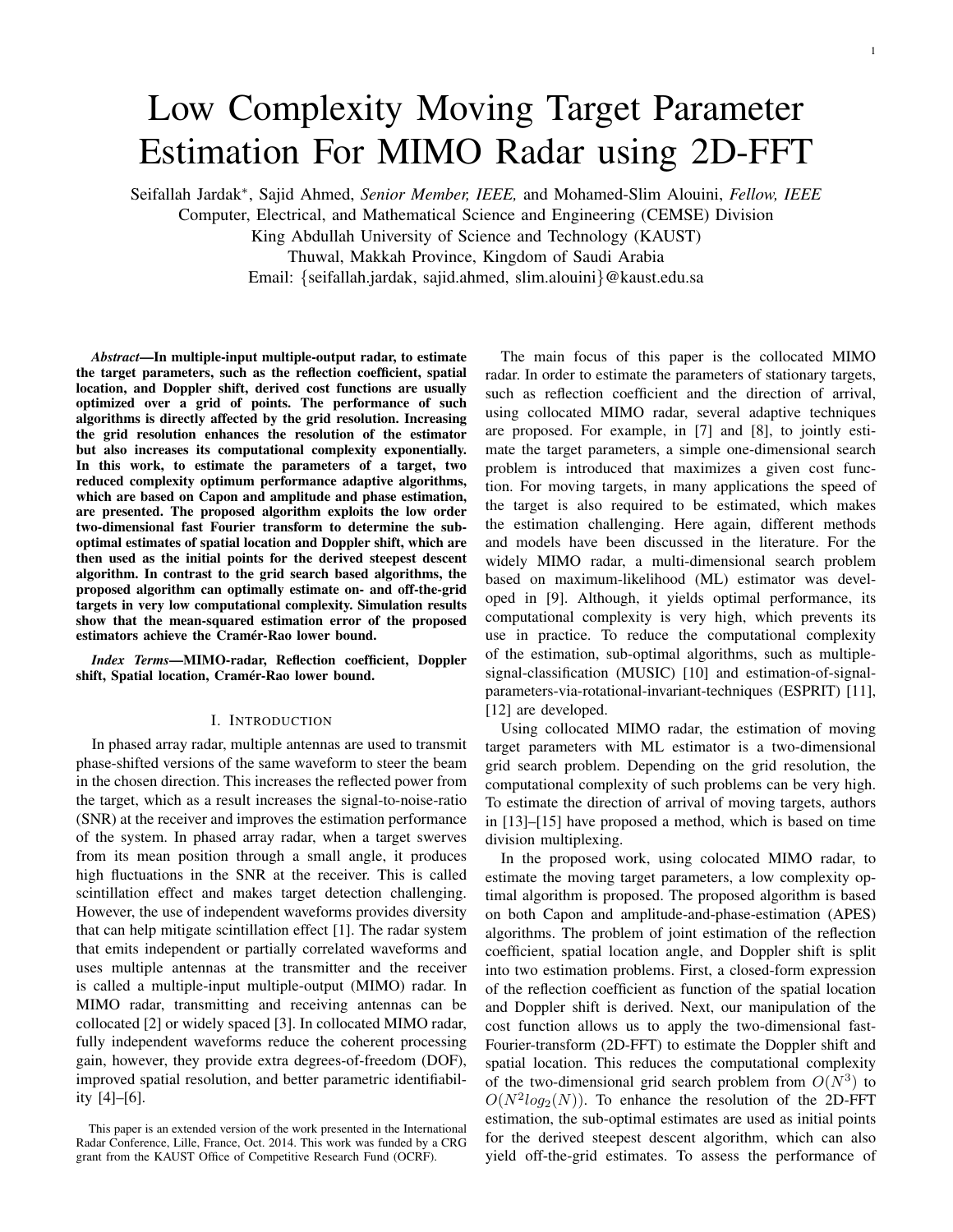the estimators, we compared the mean-square-estimation-error (MSEE) of the parameters with their derived Cramér-Rao lower bound (CRLB). Therefore, in contrast to the conventional algorithms that can only optimally estimate the targets on the grid, our proposed algorithm can optimally estimate the on- and off-the-grid targets.

The organization of the paper is as follows. In the following section the problem is formulated, the estimators of the different parameters are derived in Section III. In Section IV, the Fisher-information-matrix (FIM) and the CRLB of the parameters are derived. Simulation results are presented in Section VI. Finally, conclusion is drawn in Section VII.

Notation: Bold upper case letters, X, and lower case letters, x, respectively denote matrices and vectors. The identity matrix of dimension  $n \times n$  is denoted by  $I_n$  and  $\mathbf{D}_n^{n+m}$  denotes the diagonal matrix whose elements are  $\begin{bmatrix} n & n+1 & \cdots & n+m \end{bmatrix}$ . Transpose, conjugate and conjugate transposition of a matrix are respectively denoted by  $(\cdot)^T$ ,  $(\cdot)^*$  and  $(\cdot)^H$ , while the statistical expectation is denoted by  $E\{\cdot\}$ . The real, imaginary, and absolute value of a complex variable are respectively represented by  $(\cdot)^{\Re}$ ,  $(\cdot)^{\Im}$ , and  $|x|$ .

#### II. PROBLEM FORMULATION

Consider a narrowband MIMO radar system with uniformlinear-arrays (ULAs) at the transmitter and the receiver. Let  $d_T$ and  $d<sub>R</sub>$  respectively denote the inter-element spacing between the  $n_T$  transmitting and  $n_R$  receiving antennas and  $\gamma$  be the ratio  $d_T/d_R$ . Let N be the number of moving targets. The *i*th target is characterized by its reflection coefficient  $\beta_{t_i}$ , its location angle  $\theta_{t_i}$ , and its normalized Doppler shift  $f_{d_{t_i}}$ . Each target location can be translated into a normalized spatial frequency defined as  $f_{st_i} = \frac{d_R}{\lambda} \sin(\theta_{t_i})$ . Moreover, I static interferers, each of reflection coefficient  $\beta_i$ , are located at the normalized spatial frequencies  $f_{s1}$  to  $f_{s1}$ . If  $x_m(l)$  is the baseband signal transmitted from antenna  $m$  at time index  $l$ , the received signals after matched filter can be expressed in a vector form as

$$
\mathbf{y}(l) = \sum_{i=1}^{N} \beta_{t_i} e^{j2\pi f_{d_{t_i}} l} \mathbf{a}_R(f_{st_i}) \mathbf{a}_T^T(f_{st_i}) \mathbf{x}(l)
$$

$$
+ \sum_{i=1}^{I} \beta_i \mathbf{a}_R(f_{st_i}) \mathbf{a}_T^T(f_{st_i}) \mathbf{x}(l) + \mathbf{n}(l), \ l = 0, 1, ..., L - 1,
$$
(1)

where  $L$  denotes the total number of symbols transmitted from each antenna and

$$
\mathbf{a}_T(f_s) = \begin{bmatrix} 1 & e^{j2\pi\gamma f_s} & \cdots & e^{j2\pi\gamma f_s(n_T-1)} \end{bmatrix}^T,
$$
  
\n
$$
\mathbf{a}_R(f_s) = \begin{bmatrix} 1 & e^{j2\pi f_s} & \cdots & e^{j2\pi f_s(n_R-1)} \end{bmatrix}^T,
$$
  
\n
$$
\mathbf{x}(l) = \begin{bmatrix} x_1(l) & x_2(l) & \cdots & x_{n_T}(l) \end{bmatrix}^T,
$$
  
\nand 
$$
\mathbf{n}(l) = \begin{bmatrix} n_1(l) & n_2(l) & \cdots & n_{n_R}(l) \end{bmatrix}^T,
$$

are respectively the transmit and receive steering vectors corresponding to the normalized spatial frequency  $f_s$ , the vector of transmitted symbols at time index  $l$ , and the vector of complex white Gaussian noise samples of variance  $\sigma_n^2$ .

#### III. PROPOSED PARAMETER ESTIMATION

Let  $\mathbf{R}_{xx}$  be the covariance matrix of the transmitted waveforms, which can be fully independent or partially correlated. To enhance the estimation performance, the received signal is multiplied with a beamformer weight vector, w, after which the received signal can be written as

$$
\mathbf{w}^{H}\mathbf{y}(l) = \sum_{i=1}^{N} \beta_{t_{i}} e^{j2\pi f_{d_{t_{i}}}l} \mathbf{w}^{H}\mathbf{a}_{R}(f_{st_{i}})\mathbf{a}_{T}^{T}(f_{st_{i}})\mathbf{x}(l)
$$

$$
+ \sum_{i=1}^{I} \beta_{i} \mathbf{w}^{H}\mathbf{a}_{R}(f_{si})\mathbf{a}_{T}^{T}(f_{si})\mathbf{x}(l) + \mathbf{w}^{H}\mathbf{n}(l). \quad (2)
$$

In this work, two adaptive beamforming methods are discussed. First, we derive the results for the Capon beamformer [16], [17]. Next, the APES beamformer [18], [19] is discussed.

#### *A. Capon Estimator*

The Capon beamformer maximizes the signal-tointerference-plus-noise-ratio (SINR) and helps achieve noise, interference and jamming suppression while keeping the desired signal undistorted. If the covariance matrix of the interference plus noise term is denoted by  $\mathbf{R}_{in}$ , the SINR is defined as

$$
\text{SINR} = \frac{\mathrm{E}\left\{ \left| \sum_{i=1}^{N} \beta_{t_i} e^{j2\pi f_{d_{t_i}} l} \mathbf{w}^H \mathbf{a}_R(f_{st_i}) \mathbf{a}_T^T(f_{st_i}) \mathbf{x}(l) \right|^2 \right\}}{\mathbf{w}^H \mathbf{R}_{in} \mathbf{w}},
$$

where

$$
\mathbf{R}_{in} = \mathbf{E} \left\{ \left( \sum_{i=1}^{I} \beta_i \mathbf{a}_{R}(f_{s_i}) \mathbf{a}_{T}^{T}(f_{s_i}) \mathbf{x}(l) + \mathbf{n}(l) \right) \times \left( \sum_{i=1}^{I} \beta_i \mathbf{a}_{R}(f_{s_i}) \mathbf{a}_{T}^{T}(f_{s_i}) \mathbf{x}(l) + \mathbf{n}(l) \right)^{H} \right\}.
$$

Using some prior information, one can assume  $\mathbf{R}_{in}$  known. However, if it is not the case, the SINR should be expressed using the covariance matrix of the received samples  $\mathbf{R}_u$ instead. In both cases, the Capon beamformer is the solution of the following constrained optimization problem [7]

$$
\mathbf{w}_{c} = \begin{cases} \operatorname*{argmin}_{\mathbf{w}} \mathbf{w}^{H} \mathbf{R} \mathbf{w} \\ \text{subject to } \mathbf{w}^{H} \mathbf{a}_{R}(f_{s}) = 1 \end{cases}, \quad (3)
$$

where **R** can be  $\mathbf{R}_{in}$  or  $\mathbf{R}_{y}$  depending on the discussed case. Solving (3) yields to the following expression of the Capon beamformer

$$
\mathbf{w}_c(f_s) = \frac{\mathbf{R}^{-1}\mathbf{a}_R(f_s)}{\mathbf{a}_R^H(f_s)\mathbf{R}^{-1}\mathbf{a}_R(f_s)}.
$$
(4)

The Capon estimates of  $f_{d_t}$ ,  $f_{s_t}$ , and  $\beta_t$  are defined as the minimizers of the following cost function

$$
\{\hat{f}_{dt}, \hat{f}_{st}, \hat{\beta}_t\}_c = \underset{f_d, f_s, \beta}{\text{argmin}} \mathbf{E} \Big\{ \Big| \mathbf{w}_c^H(f_s) \mathbf{y}(l) - \beta e^{j2\pi f_d l} \mathbf{a}_T^T(f_s) \mathbf{x}(l) \Big|^2 \Big\}. \tag{5}
$$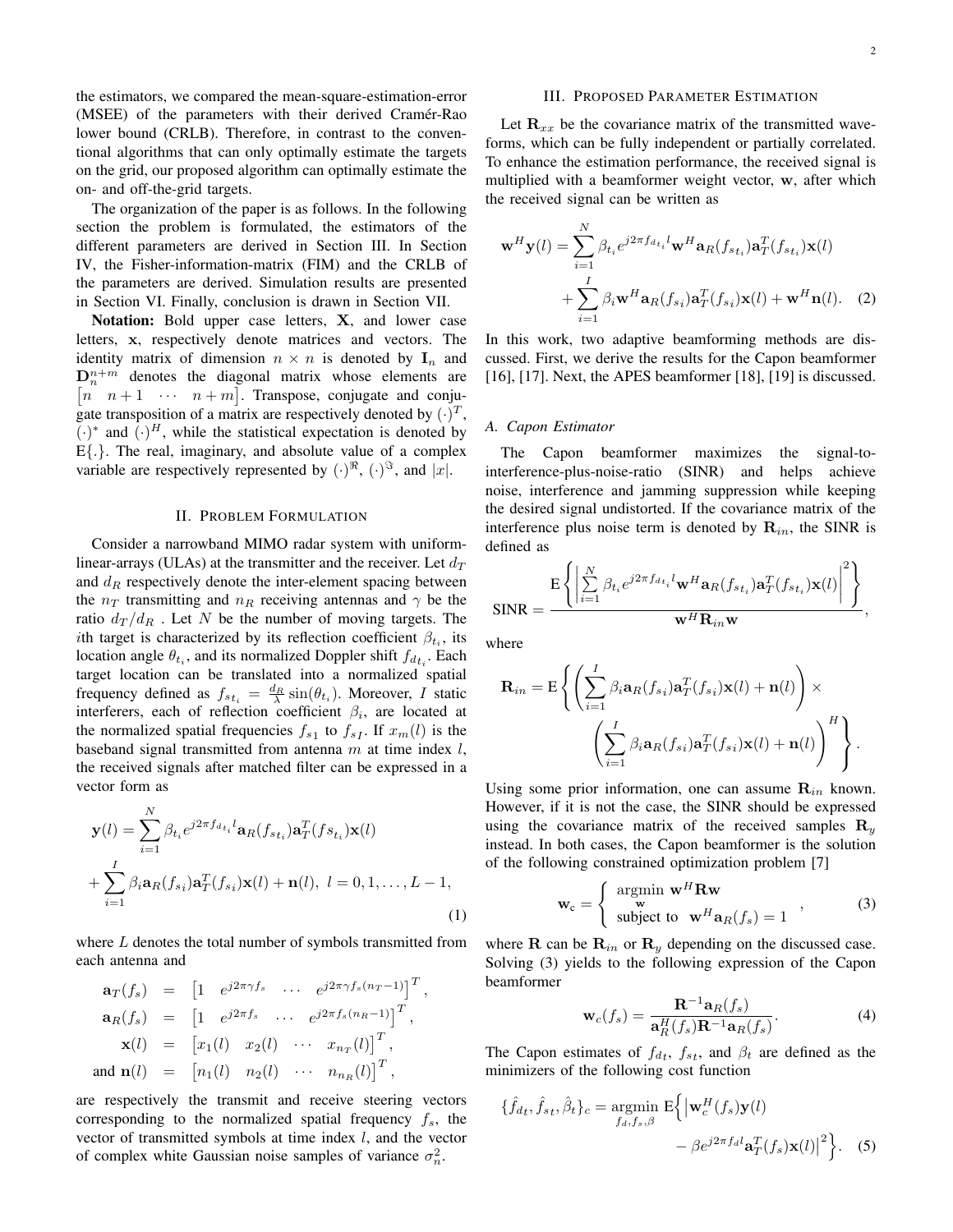,

By differentiating the above expression (5) with respect to  $\beta^*$ and equating it to 0, the minimizing value  $\hat{\beta}_c$  can be found as

$$
\hat{\beta}_c(f_d, f_s) = \frac{\mathrm{E}\Big\{e^{-j2\pi f_d l} \mathbf{w}_c^H(f_s) \mathbf{y}(l) \mathbf{x}^H(l) \mathbf{a}_T^*(f_s)\Big\}}{P(f_s)},\quad(6)
$$

where

$$
P(f_s) = \mathbf{a}_T^T(f_s) \mathbf{R}_{xx} \mathbf{a}_T^*(f_s),\tag{7}
$$

is the transmitted power at a normalized spatial frequency  $f_s$ . Using (6) in (5), the new cost function used to estimate  $f_{dt}$ and  $f_{st}$  becomes

$$
J_1 = \mathbf{w}_c^H(f_s) \mathbf{R}_y \mathbf{w}_c(f_s)
$$
  
\n
$$
- \frac{\left| \mathbf{E} \left\{ e^{-j2\pi f_{d}l} \mathbf{w}_c^H(f_s) \mathbf{y}(l) \mathbf{x}^H(l) \mathbf{a}_T^*(f_s) \right\} \right|^2}{P(f_s)}
$$
\n
$$
= \mathbf{w}_c^H(f_s) \mathbf{R}_y \mathbf{w}_c(f_s)
$$
\n
$$
- \frac{\left| \mathbf{E} \left\{ e^{-j2\pi f_{d}l} \mathbf{a}_R^H(f_s) \mathbf{R}^{-1} \mathbf{y}(l) \mathbf{x}^H(l) \mathbf{a}_T^*(f_s) \right\} \right|^2}{P(f_s) \left( \mathbf{a}_R^H(f_s) \mathbf{R}^{-1} \mathbf{a}_R(f_s) \right)^2}.
$$
\n(8)

Let us define  $\bar{\mathbf{r}}(l) = \mathbf{R}^{-1}\mathbf{y}(l)$ . So, the term inside the expectation operator can be written as

$$
e(l, f_d, f_s) = e^{-j2\pi f_d l} \mathbf{a}_R^H(f_s) \mathbf{\bar{r}}(l) \mathbf{x}^H(l) \mathbf{a}_T^*(f_s)
$$
  
=  $e^{-j2\pi f_d l} \sum_{q=1}^{n_R} \bar{r}_q(l) e^{-j2\pi f_s(q-1)} \sum_{p=1}^{n_T} x_p^*(l) e^{-j2\pi \gamma f_s(p-1)}$   
=  $e^{-j2\pi f_d l} \sum_{p=1}^{n_T} \sum_{q=1}^{n_R} \bar{r}_q(l) x_p^*(l) e^{-j2\pi f_s(\gamma(p-1)+q-1)}.$ 

By combining the same frequency terms, we can write

$$
E\{e(l, f_d, f_s)\} = \frac{1}{L} \sum_{l=0}^{L-1} \sum_{n=0}^{\gamma(n_T-1)} \bar{G}_c(l, n) e^{-j2\pi f_d l} e^{-j2\pi f_s n},
$$
\n(9)

where  $\bar{\mathbf{G}}_c(l,n) = \sum_{i=1}^{n_T}$  $x_i^*(l)\bar{r}_{n+1-\gamma(i-1)}(l).$ 

Interestingly, the right hand side of (9) is similar to the famous expression of the 2D-FFT. Therefore, by defining the matrix  $\mathbf{G}_c = 2D$ -FFT  $(\mathbf{\bar{G}}_c)$ , the target's spatial location and Doppler frequency can be jointly estimated as follows

$$
\{\hat{f}_{dt}, \hat{f}_{st}\}_c = \underset{f_d, f_s}{\text{argmin}} \left[ \mathbf{w}_c^H(f_s) \mathbf{R}_y \mathbf{w}_c(f_s) - \frac{\left| \frac{1}{L} \mathbf{G}_c(f_d, f_s) \right|^2}{P(f_s) \left( \mathbf{a}_R^H(f_s) \mathbf{R}^{-1} \mathbf{a}_R(f_s) \right)^2} \right]. \tag{10}
$$

As shown in the Appendix, if there are no interferers, minimizing the general Capon cost function (10) becomes equivalent to maximizing its second term only

$$
\{\hat{f}_{dt}, \hat{f}_{st}\}_c = \underset{f_d, f_s}{\text{argmax}} \frac{\left|\frac{1}{L}\mathbf{G}_c(f_d, f_s)\right|^2}{P(f_s) \left(\mathbf{a}_R^H(f_s)\mathbf{R}^{-1}\mathbf{a}_R(f_s)\right)^2}.\tag{11}
$$

Therefore, in the particular case where fully independent transmit waveforms are used, i.e.  $\mathbf{R}_{xx} = I_{n_T}$ , and the covariance matrix of the interference plus noise is known, i.e.  $\mathbf{R} = \mathbf{R}_{in} = \sigma_n^2 I_{n_R}$ , the denominator of the second term becomes constant independent of  $f_s$  and the problem in (10) can be further simplified into

$$
\{\hat{f}_{dt}, \hat{f}_{st}\}_c = \underset{f_d, f_s}{\text{argmax}} |\mathbf{G}_c(f_d, f_s)|^2. \tag{12}
$$

Finally, a Capon estimator of the target location  $\theta_t$  can be formulated as

$$
\hat{\theta}_{tc} = \sin^{-1}\left(\frac{\lambda}{d_R}\hat{f}_{stc}\right). \tag{13}
$$

# *B. APES Estimator*

By following [18], the APES beamformer is formulated as

$$
\{\hat{\beta}_t, \mathbf{w}\}_a = \begin{cases} \operatorname*{argmin}_{\beta, \mathbf{w}} \mathbf{E} \left\{ \left| \mathbf{w}^H(f_s) \mathbf{y}(l) - \beta e^{j2\pi f_d l} \mathbf{a}_T^T(f_s) \mathbf{x}(l) \right|^2 \right\} \\ \text{subject to } \mathbf{w}^H \mathbf{a}_R(f_s) = 1. \end{cases}
$$
(14)

Again, by differentiating the cost-function with respect to  $\beta^*$  and equating it to 0, the expression of  $\hat{\beta}_a$  will be similar to (6) and the APES beamformer will be the solution of the following problem

$$
\mathbf{w}_{a} = \begin{cases} \operatorname{argmin}_{\mathbf{w}} \mathbf{w}^{H} \left( \mathbf{R}_{y} - \frac{\mathbf{v}(f_{d}, f_{s}) \mathbf{v}^{H}(f_{d}, f_{s})}{P(f_{s})} \right) \mathbf{w} \\ \text{subject to } \mathbf{w}^{H} \mathbf{a}_{R}(f_{s}) = 1 \end{cases}
$$

$$
= \frac{\mathbf{V}^{-1} \mathbf{a}_{R}(f_{s})}{\mathbf{a}_{R}^{H}(f_{s}) \mathbf{V}^{-1} \mathbf{a}_{R}(f_{s})},
$$
(15)

where  $\mathbf{v}(f_d, f_s) = \mathbf{E} \Big\{ e^{-j2\pi f_d l} \mathbf{y}(l) \mathbf{x}^H(l) \mathbf{a}^*_T(f_s) \Big\}.$ 

The APES estimates of  $f_{dt}$  and  $f_{st}$  are defined as the minimizers of the below cost function

$$
\{\hat{f}_{d_t}, \hat{f}_{s_t}\}_a = \underset{f_d, f_s}{\text{argmin}} \mathbf{E} \left\{ \left| \mathbf{w}_a^H(f_s) \mathbf{y}(l) - \hat{\beta}_a e^{j2\pi f_d l} \mathbf{a}_T^T(f_s) \mathbf{x}(l) \right|^2 \right\}
$$
\n
$$
= \underset{f_d, f_s}{\text{argmin}} \mathbf{w}_a^H(f_s) \mathbf{V} \mathbf{w}_a(f_s)
$$
\n
$$
= \underset{f_d, f_s}{\text{argmax}} \mathbf{a}_R^H(f_s) \mathbf{V}^{-1} \mathbf{a}_R(f_s). \tag{16}
$$

Since  $\mathbf{R}_y$  is a full rank matrix, the Sherman-Morrison formula can be used to express the inverse of  $V(f_d, f_s)$  as follows

$$
\mathbf{V}^{-1}(f_d, f_s) = \left(\mathbf{R}_y - \frac{\mathbf{v}(f_d, f_s)\mathbf{v}^H(f_d, f_s)}{P(f_s)}\right)^{-1}
$$
  
=  $\mathbf{R}_y^{-1} + \frac{\mathbf{R}_y^{-1}\mathbf{v}(f_d, f_s)\mathbf{v}^H(f_d, f_s)\mathbf{R}_y^{-1}}{P(f_s) - \mathbf{v}(f_d, f_s)^H \mathbf{R}_y^{-1}\mathbf{v}(f_d, f_s)}.$  (17)

Hence, equation (16) becomes equivalent to maximizing

$$
J_2 = \mathbf{a}_R^H(f_s)\mathbf{R}_y^{-1}\mathbf{a}_R(f_s) +
$$
  
\n
$$
\frac{\left|\mathbf{E}\left\{e^{-j2\pi f_d l}\mathbf{a}_R^H(f_s)\mathbf{R}_y^{-1}\mathbf{y}(l)\mathbf{x}^H(l)\mathbf{a}_T^*(f_s)\right\}\right|^2}{P(f_s) - \mathbf{v}^H(f_d, f_s)\mathbf{R}_y^{-1}\mathbf{v}(f_d, f_s)}.
$$
 (18)

The expression of the second term's numerator is identical to the one in (8). Hence, the same 2D-FFT approach is again used to evaluate it. Now, a slightly different approach is proposed to compute the quadratic term in the denominator. First, the Cholesky decomposition [20] is used to design an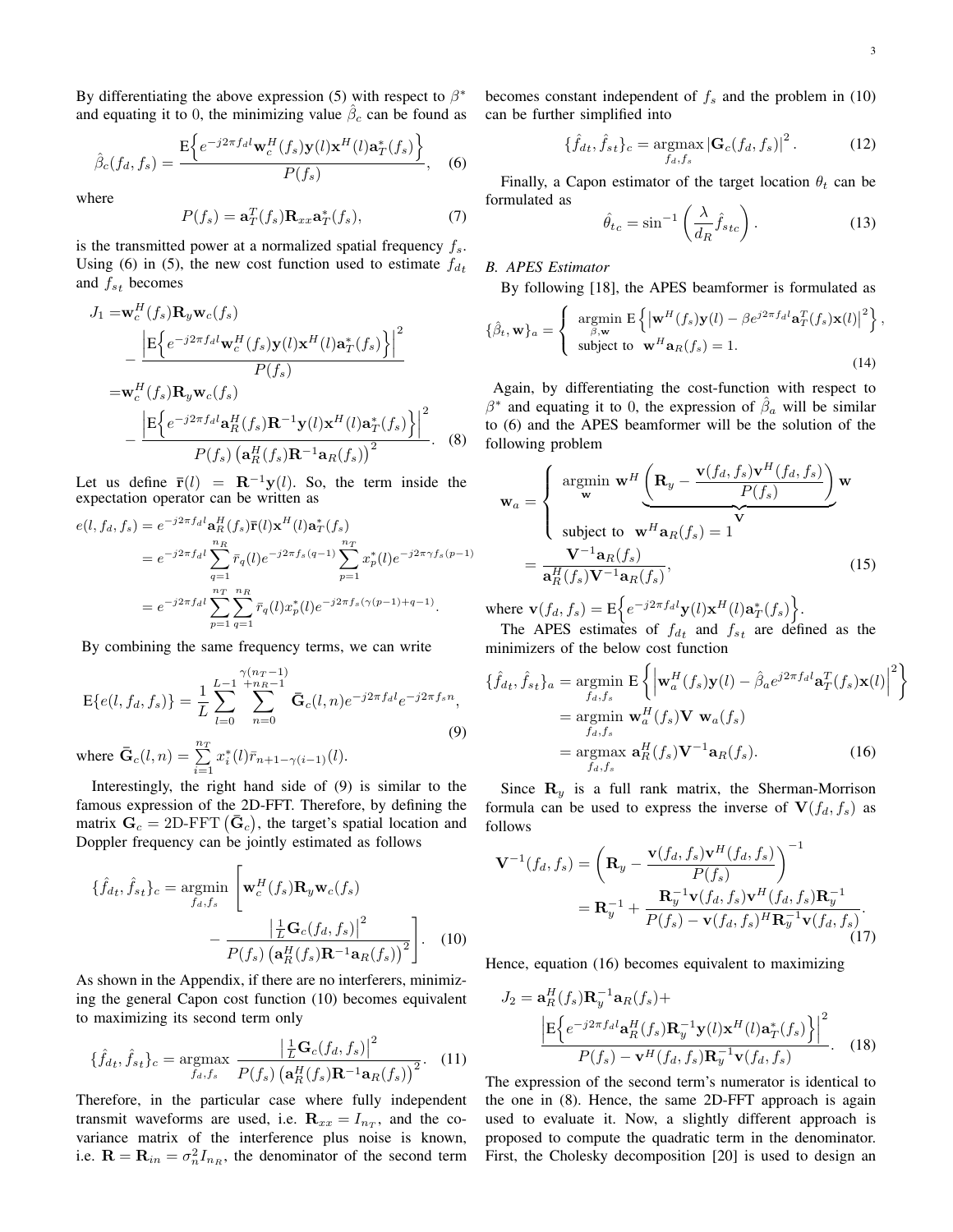$$
\mathbf{F} = \frac{2n_R}{\sigma_n^2} \sum_{l=0}^{L-1} \begin{pmatrix} p_{0(l,\theta_t)} & 0 & -2\pi l \beta_t^3 p_{0(l,\theta_t)} & f(1) \\ 0 & p_{0(l,\theta_t)} & 2\pi l \beta_t^3 p_{0(l,\theta_t)} & f(2) \\ -2\pi l \beta_t^3 p_{0(l,\theta_t)} & 2\pi l \beta_t^3 p_{0(l,\theta_t)} & (2\pi l)^2 |\beta_t|^2 p_{0(l,\theta_t)} & f(3) \\ f(1) & f(2) & f(3) & f(4) \end{pmatrix} .
$$
 (28)

upper triangular matrix U such that  $U^H U = \mathbf{R}_y^{-1}$ . Next, by defining the two  $n_r \times 1$  column vectors  $\tilde{\mathbf{r}}(l) = \mathbf{U}\mathbf{y}(l)$  and  $\tilde{\mathbf{v}}(f_d, f_s) = \mathbf{U}\mathbf{v}(f_d, f_s) = \mathbf{E} \Big\{ e^{-j2\pi f_d l} \tilde{\mathbf{r}}(l) \mathbf{x}^H(l) \mathbf{a}^*_T(f_s) \Big\},\,$  we can write

$$
\tilde{v}_i(f_d, f_s) = \frac{1}{L} \sum_{l=0}^{L-1} \sum_{n=1}^{n_T} \tilde{r}_i(l) x_n^*(l) e^{-j2\pi f_d l} e^{-j2\pi \gamma f_s(n-1)}
$$
\n
$$
= \frac{1}{L} \sum_{l=0}^{L-1} \sum_{n=0}^{\gamma(n_T-1)} \bar{G}_a(l, n, i) e^{-j2\pi f_d l} e^{-j2\pi f_s n},
$$
\n(19)

where  $\bar{\mathbf{G}}_a(l,n,i) = \tilde{r}_i(l)\bar{x}_n^*(l)$  and

$$
\bar{\mathbf{x}}_n = \begin{cases} \mathbf{x}_{\frac{n}{\gamma}+1} & \text{if } n \text{ is a multiple of } \gamma, \\ 0 & \text{otherwise.} \end{cases}
$$
 (20)

By defining the 3D matrix  $G_a = 2D$ -FFT  $(\bar{G}_a)$ , we can finally write

$$
\mathbf{v}^{H}(f_{d}, f_{s})\mathbf{R}_{y}^{-1}\mathbf{v}(f_{d}, f_{s}) = \sum_{i=1}^{n_{R}} |\tilde{v}_{i}(f_{d}, f_{s})|^{2}
$$

$$
= \sum_{i=1}^{n_{R}} \left| \frac{1}{L} \mathbf{G}_{a}(f_{d}, f_{s}, i) \right|^{2}.
$$
(21)

Therefore, the cost function in (18) can be reformulated as shown below

$$
\{\hat{f}_{dt}, \hat{f}_{st}\}_a = \underset{f_d, f_s}{\operatorname{argmax}} \left[ \mathbf{a}_R^H(f_s) \mathbf{R}_y^{-1} \mathbf{a}_R(f_s) + \frac{\left| \frac{1}{L} \mathbf{G}_c(f_d, f_s) \right|^2}{P(f_s) - \sum_{i=1}^{n_R} \left| \frac{1}{L} \mathbf{G}_a(f_d, f_s, i) \right|^2} \right].
$$
 (22)

In absence of interferers, we showed in the Appendix that the first term of the right hand side expression is minimized at  $f_{st}$ . Hence, using a simple proof by contradiction, we can easily conclude that, under the noise only case, maximizing the general APES cost function (22) becomes equivalent to maximizing its second term only

$$
\{\hat{f}_{dt}, \hat{f}_{st}\}_a = \underset{f_d, f_s}{\text{argmax}} \frac{\left|\frac{1}{L}\mathbf{G}_c(f_d, f_s)\right|^2}{P(f_s) - \sum\limits_{i=1}^{n_R}|\frac{1}{L}\mathbf{G}_a(f_d, f_s, i)|^2}.
$$
 (23)

To asses the performance of the presented estimators, the CRLB of all three parameters will be derived in following section.

#### IV. CRAMÉR-RAO LOWER BOUND

In this section, the CRLB is derived in the case where only one moving target is present, i.e.  $N = 1$ , and can be easily extended for the multiple target case. Let  $\eta$  =  $\left[\begin{array}{cc} \beta_t^{\Re} & \beta_t^{\Im} \\ \end{array}\right]$  be the vector of unknown parameters and  $y$  be the vector where all received samples from time  $l$ to  $(l + L - 1)$  are stacked. Using similar definitions for u and n, the problem in (1) can be reformulated in a vector form as follows

$$
y = u + n,\t(24)
$$

where  $\mathbf{y} = \begin{bmatrix} \mathbf{y}^T(l) & \mathbf{y}^T(l+1) & \cdots & \mathbf{y}^T(l+L-1) \end{bmatrix}^T$ . Under the assumption that the noise samples are spatially uncorrelated, the FIM for the estimation of  $\eta$  can be found using the Slepian-Bangs formula [21]

$$
\mathbf{F}(\boldsymbol{\eta}) = \frac{2}{\sigma_n^2} \left( \frac{\partial \mathbf{u}^H}{\partial \boldsymbol{\eta}} \frac{\partial \mathbf{u}}{\partial \boldsymbol{\eta}^T} \right)^{\mathfrak{R}} \n= \frac{2}{\sigma_n^2} \sum_{l=0}^{L-1} \left( \frac{\partial \mathbf{u}^H(l)}{\partial \boldsymbol{\eta}} \frac{\partial \mathbf{u}(l)}{\partial \boldsymbol{\eta}^T} \right)^{\mathfrak{R}}, \qquad (25)
$$

where

$$
\frac{\partial \mathbf{u}(l)}{\partial \boldsymbol{\eta}^T} = \begin{bmatrix} \frac{\partial \mathbf{u}(l)}{\partial \beta_t^{\Re}} & \frac{\partial \mathbf{u}(l)}{\partial \beta_t^{\Im}} & \frac{\partial \mathbf{u}(l)}{\partial f_{d_t}} & \frac{\partial \mathbf{u}(l)}{\partial \theta_t} \end{bmatrix} \in \mathcal{C}^{n_R \times 4}.
$$
 (26)

Each entry of the vector in (26) can be expressed as follows

$$
\frac{\partial \mathbf{u}(l)}{\partial \beta_t^{\mathfrak{R}}} = e^{j2\pi f_{d_t}l} \mathbf{a}_R(\theta_t) \mathbf{a}_T^T(\theta_t) \mathbf{x}(l) = \frac{\mathbf{u}(l)}{\beta_t},
$$
\n
$$
\frac{\partial \mathbf{u}(l)}{\partial \beta_t^{\mathfrak{R}}} = j e^{j2\pi f_{d_t}l} \mathbf{a}_R(\theta_t) \mathbf{a}_T^T(\theta_t) \mathbf{x}(l) = \frac{\mathbf{u}(l)}{-j\beta_t},
$$
\n
$$
\frac{\partial \mathbf{u}(l)}{\partial f_{d_t}} = j\beta_t 2\pi l e^{j2\pi f_{d_t}l} \mathbf{a}_R(\theta_t) \mathbf{a}_T^T(\theta_t) \mathbf{x}(l) = (j2\pi l) \mathbf{u}(l),
$$
\n
$$
\frac{\partial \mathbf{u}(l)}{\partial \theta_t} = j\beta_t e^{j2\pi f_{d_t}l} 2\pi \frac{d_R}{\lambda} \cos(\theta_t) \times (\gamma \mathbf{a}_T^T(\theta_t) \mathbf{D}_0^{n_T-1} \mathbf{x}(l) \mathbf{a}_R(\theta_t) + \mathbf{a}_T^T(\theta_t) \mathbf{x}(l) \mathbf{D}_0^{n_R-1} \mathbf{a}_R(\theta_t)).
$$
\n(27)

Thus, using the following notation

$$
p_0(l, \theta_t) = \mathbf{a}_T^T(\theta_t)\mathbf{x}(l)\mathbf{x}^H(l)\mathbf{a}_T^*(\theta_t),
$$
  
\n
$$
p_1(l, \theta_t) = \mathbf{a}_T^T(\theta_t)\mathbf{D}_0^{n_T-1}\mathbf{x}(l)\mathbf{x}^H(l)\mathbf{a}_T^*(\theta_t),
$$
  
\n
$$
p_2(l, \theta_t) = \mathbf{a}_T^T(\theta_t)\mathbf{D}_0^{n_T-1}\mathbf{x}(l)\mathbf{x}^H(l)\mathbf{D}_0^{n_T-1}\mathbf{a}_T^*(\theta_t),
$$

the FIM corresponding to the estimation of  $\eta$  can be represented as in (28). Using the following identity

$$
\mathbf{a}_R^H(\theta_t) \left(\mathbf{D}_0^{n_R-1}\right)^k \mathbf{a}_R(\theta_t) = \sum_{n=1}^{n_R-1} n^k, \text{ for } k \in \mathbb{N},
$$

we can express the term  $f(1)$  as shown below

$$
f(1) = \frac{1}{n_R} \left( \frac{\mathbf{u}^H(l)}{\beta_t^*} \frac{\partial \mathbf{u}(l)}{\partial \theta_t} \right)^{\Re}
$$
  
=  $2\pi \frac{d_R}{\lambda} cos(\theta_t) \left( j\beta_t \left[ \gamma p_1(l, \theta_t) + \frac{n_R - 1}{2} p_0(l, \theta_t) \right] \right)^{\Re}$   
=  $-\pi \frac{d_R}{\lambda} cos(\theta_t) \left( (n_R - 1) \beta_t^{\Im} p_0(l, \theta_t) + 2\gamma (\beta_t p_1(l, \theta_t))^{\Im} \right).$  (29)

Similarly, the second term  $f(2)$  can be derived as follows

$$
f(2) = \frac{1}{n_R} \left( \frac{\mathbf{u}^H(l)}{j\beta_t^*} \frac{\partial \mathbf{u}(l)}{\partial \theta_t} \right)^{\Re} = \pi \frac{d_R}{\lambda} cos(\theta_t) \left( (n_R - 1) \beta_t^* p_{0(l, \theta_t)} + 2\gamma (\beta_t p_{1(l, \theta_t)})^{\Re} \right).
$$
(30)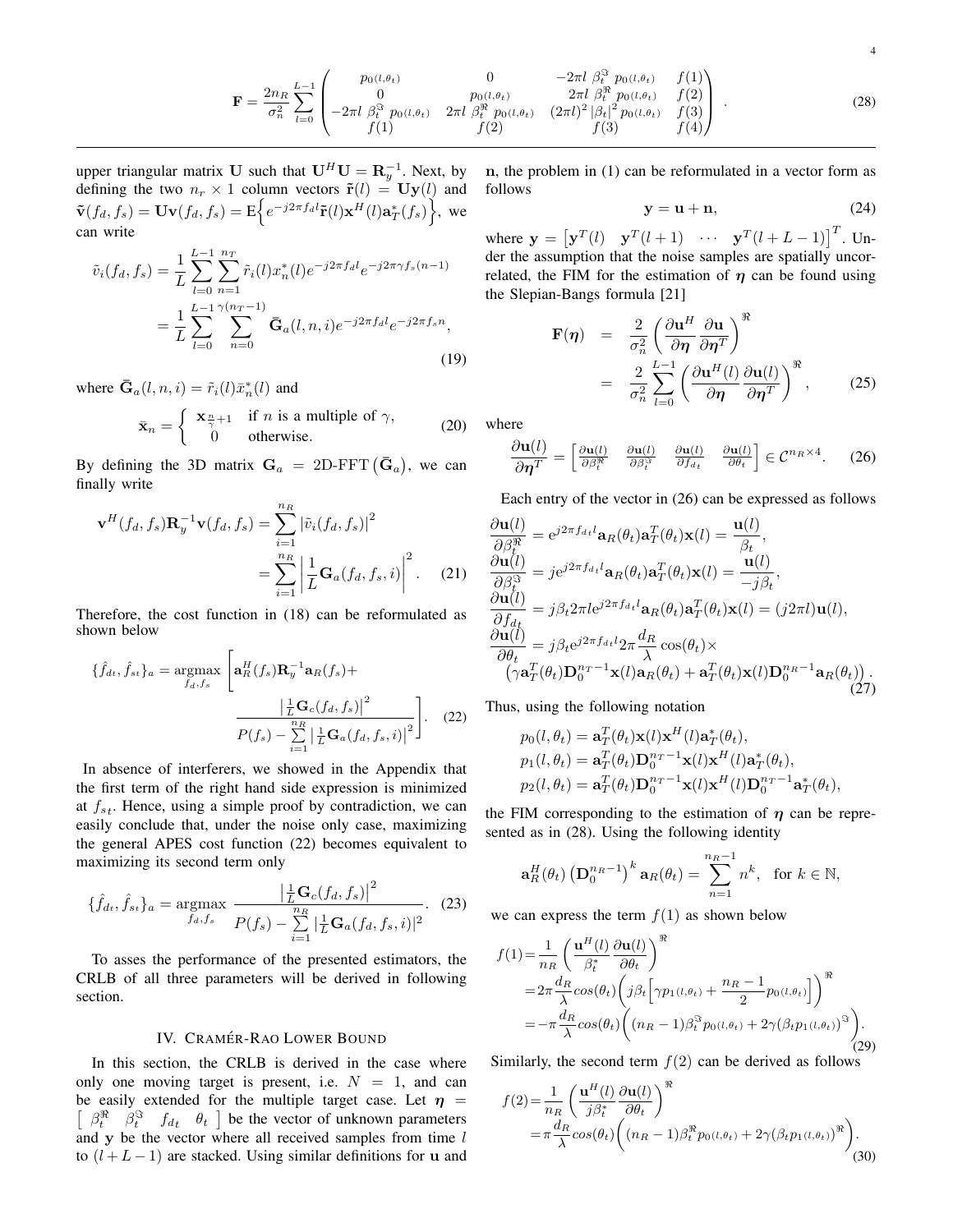$$
\mathbf{F} = \frac{2n_{R}LP(\theta_{t})}{\sigma_{n}^{2}}
$$
\n
$$
\mathbf{F} = \frac{2n_{R}LP(\theta_{t})}{\sigma_{n}^{2}}
$$
\n
$$
\mathbf{F} = \frac{2n_{R}LP(\theta_{t})}{\sigma_{n}^{2}} \left(\frac{-\pi_{A_{R}}^{d_{R}}cos(\theta_{t}) \times \left(\frac{-\pi_{A_{R}}^{d_{R}}cos(\theta_{t}) \times \frac{-\pi_{A_{R}}^{d_{R}}cos(\theta_{t}) \times \frac{-\pi_{A_{R}}^{d_{R}}cos(\theta_{t}) \times \pi_{A_{R}}^{d_{R}}}{\pi_{A_{R}}^{d_{R}}cos(\theta_{t}) \times \frac{-\pi_{A_{R}}^{d_{R}}cos(\theta_{t}) \times \pi_{A_{R}}^{d_{R}}cos(\theta_{t}) \times \frac{-\pi_{A_{R}}^{d_{R}}cos(\theta_{t}) \times \pi_{A_{R}}^{d_{R}}cos(\theta_{t}) \times \pi_{A_{R}}^{d_{R}}cos(\theta_{t}) \times \frac{-\pi_{A_{R}}^{d_{R}}cos(\theta_{t}) \times \pi_{A_{R}}^{d_{R}}cos(\theta_{t}) \times \frac{-\pi_{A_{R}}^{d_{R}}cos(\theta_{t}) \times \pi_{A_{R}}^{d_{R}}cos(\theta_{t}) \times \frac{-\pi_{A_{R}}^{d_{R}}cos(\theta_{t}) \times \pi_{A_{R}}^{d_{R}}cos(\theta_{t}) \times \frac{-\pi_{A_{R}}^{d_{R}}cos(\theta_{t}) \times \pi_{A_{R}}^{d_{R}}cos(\theta_{t}) \times \frac{-\pi_{A_{R}}^{d_{R}}cos(\theta_{t}) \times \pi_{A_{R}}^{d_{R}}cos(\theta_{t}) \times \frac{-\pi_{A_{R}}^{d_{R}}cos(\theta_{t}) \times \pi_{A_{R}}^{d_{R}}cos(\theta_{t}) \times \frac{-\pi_{A_{R}}^{d_{R}}cos(\theta_{t}) \times \pi_{A_{R}}^{d_{R}}cos(\theta_{t}) \times \frac{-\pi_{A_{R}}^{d_{R}}cos(\theta_{t}) \times \pi_{A_{R}}^{d_{R}}cos(\theta_{t}) \times \frac{-\pi_{A_{R}}^{d_{R}}cos(\theta_{t}) \times \pi_{A_{R}}^{d_{R}}cos(\theta_{t}) \times \frac{-\pi_{A_{R}}^{d_{R}}cos(\theta_{t}) \times \pi_{A_{R}}^{d
$$

Next, the third term  $f(3)$  is expressed as follows

$$
f(3) = \frac{1}{n_R} \left( (-j2\pi l) \mathbf{u}^H(l) \frac{\partial \mathbf{u}(l)}{\partial \theta_t} \right)^{\Re}
$$
  
=  $4\pi^2 \frac{d_R}{\lambda} l |\beta_t|^2 \cos(\theta_t) \left( \gamma p_1(l, \theta_t) + \frac{n_R - 1}{2} p_0(l, \theta_t) \right)^{\Re}$   
=  $2\pi^2 \frac{d_R}{\lambda} l |\beta_t|^2 \cos(\theta_t) \left( (n_R - 1) p_0(l, \theta_t) + 2\gamma p_1^{\Re}(l, \theta_t) \right).$  (31)

Finally, the last term  $f(4)$  is

$$
f(4) = \frac{1}{n_R} \left( \frac{\partial \mathbf{u}^H \ln}{\partial \theta_t} \frac{\partial \mathbf{u}(l)}{\partial \theta_t} \right)^{\Re} = |\beta_t|^2 \left( 2\pi \frac{d_R}{\lambda} \cos(\theta_t) \right)^2 \left( \gamma (n_R - 1) p_1^{\Re}(l, \theta_t) \right) + \gamma^2 p_2(l, \theta_t) + \frac{(n_R - 1)(2n_R - 1)}{6} p_0(l, \theta_t) \right).
$$
 (32)

The FIM can then be expressed as in (33) where  $S_{01}$ ,  $S_{10}$ ,  $S_{11}$ ,  $S_{20}$ , and  $S_{02}$  are defined as

$$
S_{nm} = \frac{\sum_{l=0}^{L-1} l^n p_m(l, \theta_t)}{L P(\theta_t)}, \text{ for } n, m \in \{0, 1, 2\}. \tag{34}
$$

For notational simplicity, we did not show explicitly the dependence of  $S_{nm}$  on  $\theta_t$ .

Using the matrix inversion lemma

$$
\begin{bmatrix} \mathbf{A}_{2\times 2} & \mathbf{C}_{2\times 2} \\ \mathbf{D}_{2\times 2} & \mathbf{B}_{2\times 2} \end{bmatrix}^{-1} = \begin{bmatrix} \mathbf{I}_{2\times 2} \\ \mathbf{0}_{2\times 2} \end{bmatrix} \mathbf{A}^{-1} \begin{bmatrix} \mathbf{I}_{2\times 2} & \mathbf{0}_{2\times 2} \end{bmatrix} + \begin{bmatrix} -\mathbf{A}^{-1}\mathbf{C} \\ \mathbf{I}_{2\times 2} \end{bmatrix} (\mathbf{B} - \mathbf{DA}^{-1}\mathbf{C})^{-1} \begin{bmatrix} -\mathbf{DA}^{-1} & \mathbf{I}_{2\times 2} \end{bmatrix}, \quad (35)
$$

the CRLB of the parameters can be found as

$$
CRLB(\boldsymbol{\eta}) = \frac{\sigma_n^2}{2n_R L P(\theta_t)} \left( \begin{bmatrix} \mathbf{I}_{2 \times 2} & 0_{2 \times 2} \\ 0_{2 \times 2} & 0_{2 \times 2} \end{bmatrix} + \mathbf{Q} \mathbf{M} \mathbf{Q}^T \right), \quad (36)
$$

5

where M and Q are respectively defined in (37) and (38), and

$$
\alpha = |\beta_t|^2 \left( S_{20} - S_{10}^2 \right) \left( \frac{n_R^2 - 1}{3} + 4\gamma^2 \left( S_{02} - |S_{01}|^2 \right) \right) - 4 \left| \beta_t \right|^2 \gamma^2 \left( S_{11}^{\Re} - S_{01}^{\Re} S_{10} \right)^2.
$$
 (39)

Finally, we can write

$$
\begin{split}\n\text{CRLB} \left( \beta_t^{\Re} \right) &= \frac{\sigma_n^2}{2n_R L P(\theta_t)} \left( 1 + \frac{\Delta_1 \beta_t^{\Im^2} + \Delta_2 \beta_t^{\Im \beta_t^{\Re}} + \Delta_3 \beta_t^{\Re^2}}{\alpha} \right), \\
\text{CRLB} \left( \beta_t^{\Im} \right) &= \frac{\sigma_n^2}{2n_R L P(\theta_t)} \left( 1 + \frac{\Delta_1 \beta_t^{\Re^2} - \Delta_2 \beta_t^{\Im \beta_t^{\Re}} + \Delta_3 \beta_t^{\Im^2}}{\alpha} \right), \\
\text{CRLB} \left( f_{d_t} \right) &= \frac{\sigma_n^2}{2n_R L P(\theta_t)} \frac{n_R^2 - 1 + 12\gamma^2 \left( S_{02} - |S_{01}|^2 \right)}{12\pi^2 \alpha}, \\
\text{CRLB} \left( \theta_t \right) &= \frac{\sigma_n^2}{2n_R L P(\theta_t)} \frac{S_{20} - S_{10}^2}{\pi^2 \left( \frac{d_R}{\lambda} \right)^2 \cos^2(\theta_t) \alpha},\n\end{split} \tag{40}
$$

where

$$
\Delta_1 = S_{10}^2 \left( \frac{n_R^2 - 1}{3} + 4\gamma^2 \left( S_{02} - |S_{01}|^2 \right) \right) \n+ 4\gamma S_{10} \left( S_{10} S_{01}^{\Re} - S_{11}^{\Re} \right) \left( n_R - 1 + 2\gamma S_{01}^{\Re} \right) \n+ \left( S_{20} - S_{10}^2 \right) \left( n_R - 1 + 2\gamma S_{01}^{\Re} \right)^2, \n\Delta_2 = 8\gamma^2 S_{01}^{\Im} \left( S_{20} S_{01}^{\Re} - S_{10} S_{11}^{\Re} + \frac{n_R - 1}{2\gamma} \left( S_{20} - S_{10}^2 \right) \right), \n\Delta_3 = 4\gamma^2 S_{01}^{\Im}^2 \left( S_{20} - S_{10}^2 \right).
$$
\n(41)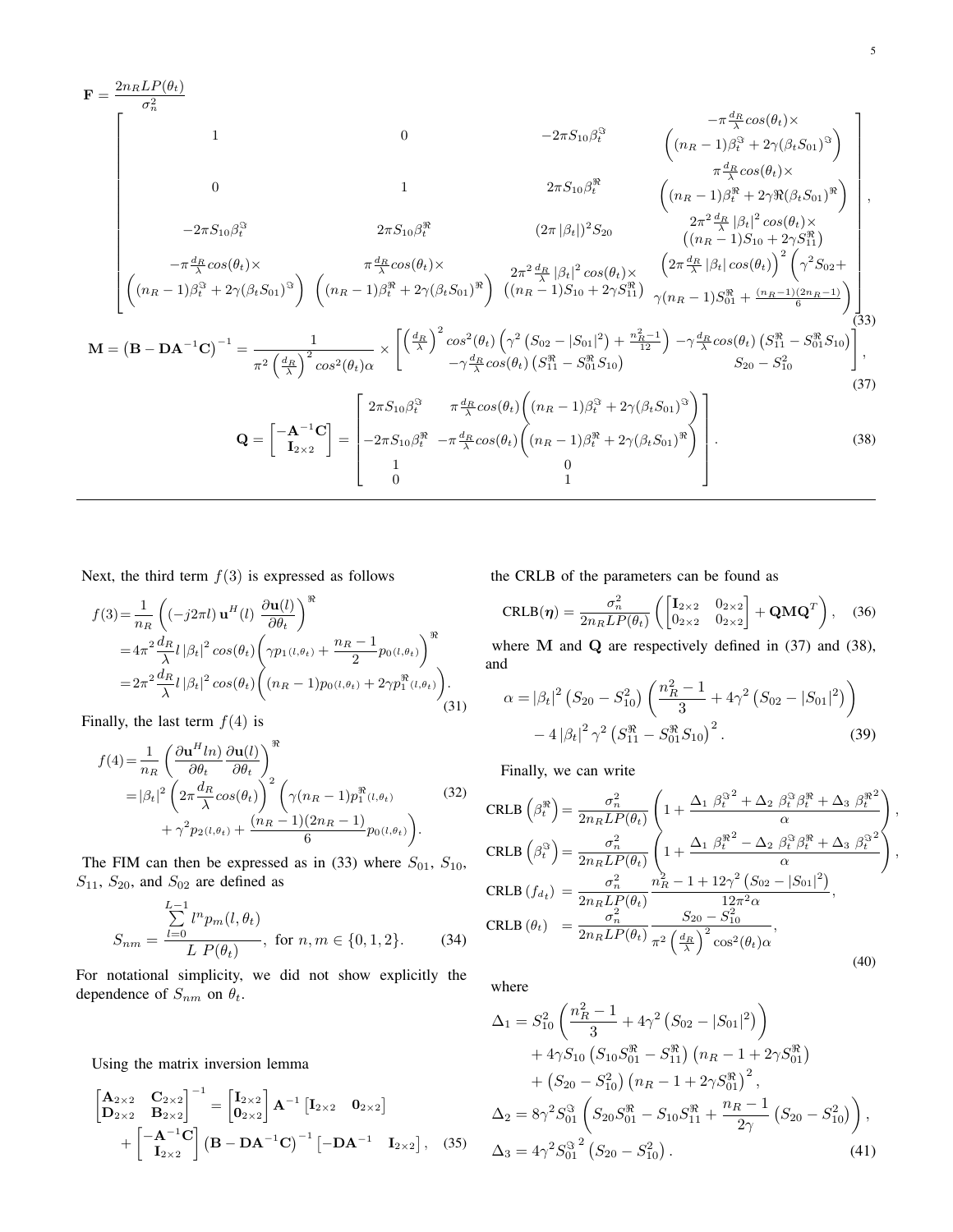.

It should be noted that the expressions of the CRLB do not depend on the Doppler shift  $f_d$ . To find the optimal estimator  $\hat{\eta}$ , the solution of (10) and (22) should be determined with very high resolution. Thus, a large number of FFT points should be used to determine the estimates  $f_d$  and  $f_s$  as presented in [22]. To reduce the computational cost and avoid using large number of FFT points, an iterative method is presented in the next section.

# V. ITERATIVE METHOD

This method will use low resolution estimates  $\hat{f}_{dt}$  and  $\hat{f}_{st}$ as initial values to initialize the steepest decent algorithm and optimize the appropriate cost function. Hence, the first order derivatives with respect to  $f_d$  and  $f_s$  of the following three expressions

$$
A(f_d, f_s) = \left| E \left\{ e^{-j2\pi f_d l} \mathbf{a}_R^H(f_s) \mathbf{r}(l) \mathbf{x}^H(l) \mathbf{a}_T^*(f_s) \right\} \right|^2, \tag{42}
$$

$$
B(f_d, f_s) = \sum_{i=1}^{n_R} \left| E \left\{ e^{-j2\pi f_d l} \tilde{r}_i(l) \mathbf{x}^H(l) \mathbf{a}^*_T(f_s) \right\} \right|^2, \quad (43)
$$

and

$$
C_H(f_s) = \mathbf{a}_R^H(f_s) \mathbf{H} \mathbf{a}_R(f_s), \tag{44}
$$

are required. Here, H is a generic Hermitian positive semidefinite matrix of size  $n_R$ .

Using matrix transformation, we can reformulate (42) as

$$
A(f_s, f_d) = \left| \frac{1}{L} \sum_{l=0}^{L-1} e^{-j2\pi f_d l} \mathbf{x}^H(l) \mathbf{M}_r(l) \tilde{\mathbf{a}}^*(f_s) \right|^2, \quad (45)
$$

where the *i*<sup>th</sup> row of the  $n_T \times (n_R + \gamma (n_T - 1))$  matrix  $\mathbf{M}_r(l)$ is defined as

$$
(\mathbf{M}_r(l))_i = \left[\begin{array}{cc} 0 \cdots 0 & \mathbf{r}^T(l) & 0 \cdots 0 \end{array}\right], i = 1, 2, \ldots, n_T,
$$

and

$$
\tilde{\mathbf{a}}(f_s) = \begin{bmatrix} 1 & e^{j2\pi f_s} & \cdots & e^{j2\pi f_s(\gamma(n_T-1) + n_R-1)} \end{bmatrix}^T.
$$

The derivatives of  $A(f_s, f_d)$  with respect to  $f_d$  and  $f_s$  are respectively computed below

$$
\frac{\partial A}{\partial f_d} = -\frac{4\pi}{L^2} \Im \left( \sum_{l=0}^{L-1} e^{-j2\pi f_d l} \mathbf{x}^H(l) \mathbf{M}_r(l) \tilde{\mathbf{a}}^*(f_s) \times \sum_{l=0}^{L-1} l \ e^{j2\pi f_d l} \tilde{\mathbf{a}}^T(f_s) \mathbf{M}_r^H(l) \mathbf{x}(l) \right), \tag{46}
$$

$$
\frac{\partial A}{\partial f_s} = -\frac{4\pi}{L^2} \Im \left( \sum_{l=0}^{L-1} e^{-j2\pi f_d l} \mathbf{x}^H(l) \mathbf{M}_r(l) \tilde{\mathbf{a}}^*(f_s) \times \n\sum_{l=0}^{L-1} e^{j2\pi f_d l} \tilde{\mathbf{a}}^T(f_s) \mathbf{D}_0^{+n} R^{-1} \mathbf{M}_r^H(l) \mathbf{x}(l) \right). \tag{47}
$$

Next, the derivatives of  $B(f_d, f_s)$  can be easily expressed as

$$
\frac{\partial B}{\partial f_d} = -\frac{4\pi}{L^2} \sum_{i=1}^{n_R} \Im \left( \left( \sum_{l=0}^{L-1} l \tilde{r}_i^*(l) \mathbf{a}_T^T(f_s) \mathbf{x}(l) e^{j2\pi f_d l} \right) \times \left( \sum_{l=0}^{L-1} \tilde{r}_i(l) \mathbf{x}^H(l) \mathbf{a}_T^*(f_s) e^{-j2\pi f_d l} \right) \right), \tag{48}
$$

and

$$
\frac{\partial B}{\partial f_s} = -\frac{4\pi\gamma}{L^2} \sum_{i=1}^{n_R} \Im\left( \left( \sum_{l=0}^{L-1} \tilde{r}_i^*(l) \mathbf{a}_T^T(f_s) \mathbf{D}_0^{n_T-1} \mathbf{x}(l) e^{j2\pi f_d l} \right) \times \left( \sum_{l=0}^{L-1} \tilde{r}_i(l) \mathbf{x}^H(l) \mathbf{a}_T^*(f_s) e^{-j2\pi f_d l} \right) \right). \tag{49}
$$

Considering the symmetry of H, the third expression  $C_H(f_s)$ can be reformulated as follows

$$
C_H(f_s) = \sum_{l=1}^{n_R} \sum_{k=1}^{n_R} h_l(k) e^{j2\pi f_s(k-l)}
$$
  
= 
$$
\sum_{l=1}^{n_R} h_l(l) + 2\Re\left(\sum_{l=1}^{n_R-1} \sum_{k>l}^{n_R} h_l(k) e^{j2\pi f_s(k-l)}\right)
$$
  
= 
$$
2\Re\left(\mathbf{h}^T \mathbf{a}_R(f_s)\right),
$$
 (50)

where

$$
\mathbf{h} = \left[ \frac{1}{2} \sum_{l=1}^{n_R} h_l(l) \sum_{l=1}^{n_R-1} h_l(l+1) \cdots h_1(n_R) \right]^T.
$$

Consequently, the derivative of  $C_H$  with respect to  $f_s$  can be expressed as below

$$
\frac{\partial C_H(f_s)}{\partial f_s} = -4\pi \Im\left(\mathbf{h}^T \mathbf{D}_0^{n_R - 1} \mathbf{a}_R(\theta)\right). \tag{51}
$$

Similar to (51), we can easily verify that

$$
\frac{\partial P(f_s)}{\partial f_s} = 4\pi \gamma \Im \left( \mathbf{r}_{xx}^T \mathbf{D}_0^{n_T - 1} \mathbf{a}_T^*(\theta) \right),\tag{52}
$$

where

$$
\mathbf{r}_{xx} = \begin{bmatrix} \frac{1}{2} \sum_{l=1}^{n_R} \mathbf{R}_{xx}(l,l) & \sum_{l=1}^{n_R-1} \mathbf{R}_{xx}(l,l+1) & \cdots & \mathbf{R}_{xx}(1,n_T) \end{bmatrix}^T
$$

Using the first order derivatives of  $A(f_s, f_d)$ ,  $B(f_s, f_d)$ ,  $C_H(f_s)$  and  $P(f_s)$ , the derivative of the cost functions (10) and (22) defined in Section III can be easily deduced.

## VI. SIMULATION RESULTS

This section presents the simulation results and demonstrates the performance of the proposed estimators. In all simulations, 10 transmit and 10 receive antennas are used. The inter-element spacing between antennas at the receiver is set to be half the wavelength, i.e.  $d_R = \frac{\lambda}{2}$ .

In the first subsection, multiple targets are considered to investigated the effect of the beampattern design on the performance of our algorithms. In the second subsection, we will asses the performance of our estimators by comparing their MSEE with the derived CRLB under different scenarios.

# *A. Effect of the Beampattern design on the detection performance:*

At an  $SNR = -20$  dB, waveforms of L=32 snapshots are transmitted to detect 3 targets with parameters as detailed in Table I. Since there are no interferers, the simplified Capon (11) and APES (23) cost functions are used. After applying a 256 2D-FFT on the simplified cost functions, the results are averaged over 100 realizations. The performance of fully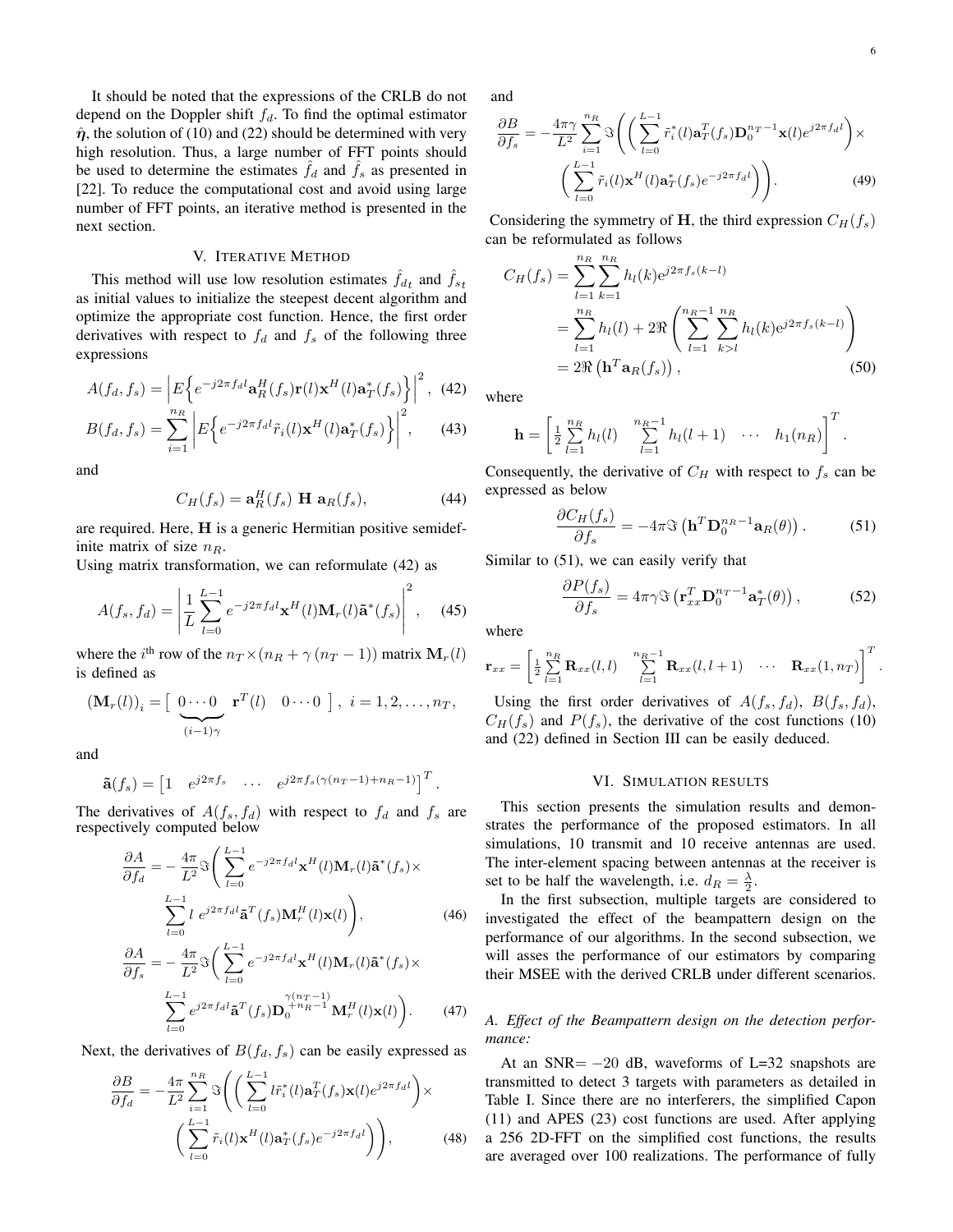|          |              | Jst   | $J_{dt}$ |  |
|----------|--------------|-------|----------|--|
| Target 1 | $15^{\circ}$ | 29    | $0.10\,$ |  |
| Target 2 | $5^\circ$    | 0.044 |          |  |
| Target 3 | $20^{\circ}$ |       | 0.25     |  |

TABLE I THE SIMULATION PARAMETERS OF THE MULTIPLE TARGETS

independent waveforms is presented in Fig. 1. In Fig. 2, the beampattern design algorithm proposed in [23] was used to generated 8-PAM signals to maximize the transmitted power between  $-30^\circ$  and  $30^\circ$ .

By comparing the plots (a), (b) and, (c) in Fig. 1, we notice that all three cost functions are maximized around the actual target positions indicated by the red circles. It can also be seen that, when  $R_{in}$  is unknown, the peak regions of the Capon cost function is narrower than the ones of the Capon using  $R_{in}$  and that the APES maximum regions are even narrower. Moreover, all three plots present a fourth peak which does not correspond to an actual target. However, in Fig. 2, when carefully designed correlated signals are used, the fourth peak is completely suppressed. Hence, the probability of false alarm is reduced. In addition, it should be noted that the peak regions will be narrower at higher SNR values, which requires higher FFT points to detect the maximums.

# *B. Estimation performance:*

In the next simulations, the target of interest is located at  $\theta_t = 10^\circ$  and has a reflection coefficient  $\beta_t = -1 + 2j$ . Two interferers with reflection coefficients 10 times higher than the SNR are also present at  $-10°$  and  $30°$ . Here, we used  $L = 128$  snapshots of fully independent waveforms and the results are averaged over 1, 000 realizations. Since the CRLB of the parameters is independent of target's Doppler shift, for each realization,  $f_{dt}$  is generated from a Gaussian random variable with mean 0.25 and variance 0.001.

Figure 3 presents the performance of the Capon estimator when the interference plus noise covariance matrix  $R_{in}$ is known. For this scenario, the peak regions are usually wide, hence a 128 2D-FFT algorithm is used. Figure 3.(a) presents the estimation performance when half-wavelength inter-element spacing is used at the transmitter, i.e.  $\gamma = 1$ . Because the cost function (10) is also minimized at the location of interferers, we neglected minimums with Doppler shift values around 0. It can be seen that the MSEE of the Doppler shift perfectly matches its CRLB. However, a constant 3 dB gap is present between the MSEE of the spatial location and its CRLB. Besides, in Fig. 3.(b), where a longer virtual array [24]–[27] is constructed by choosing  $\gamma = 10$ , this gap shrinks considerably. In this case, the CRLB of the Doppler shift remains unchanged while the CRLB of the spatial location expectedly decreases by 20 dB.

Usually, the matrix  $R_{in}$  is unknown and the Capon beamformer is computed using  $R_y$ . In this scenario, Fig. 4 shows that the MSEE of the spatial location estimator closely follows the CRLB. However, this is not the case for the MSEE of the



(c) APES

Fig. 1. Amplitude of the different cost functions derived for the (a) Capon with  $R_{in}$ , (b) Capon with  $R_y$ , and (c) APES algorithms as function of  $f_d$ and  $f_s$  at SNR= $-20$ dB. Three targets are located at the red circles. Here, the transmitted signals are fully independent.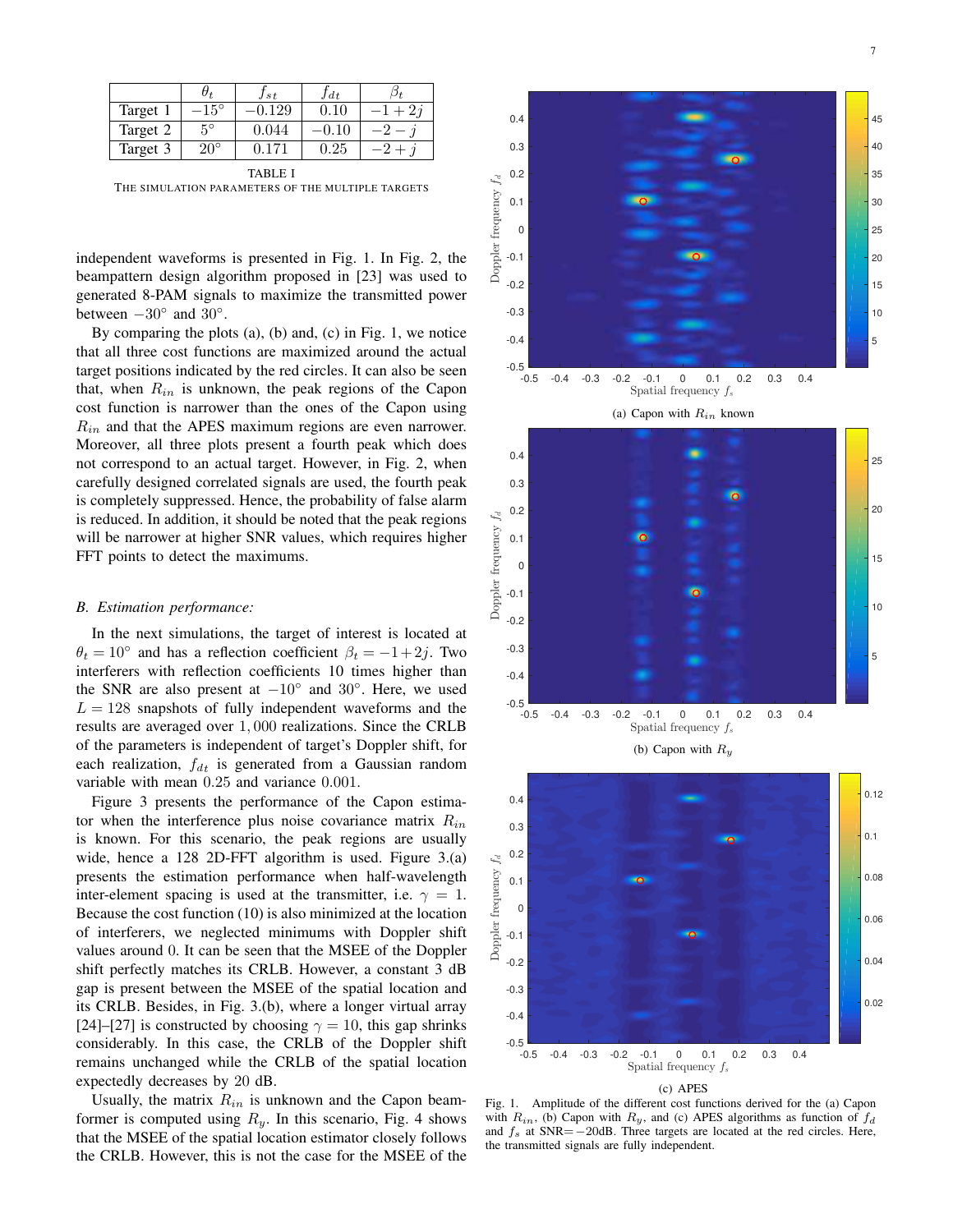

8







Fig. 2. Amplitude of the different cost functions derived for the (a) Capon with  $R_{in}$ , (b) Capon with  $R_y$ , and (c) APES algorithms as function of  $f_d$ and  $f_s$  at SNR= $-20$ dB. Three targets are located at the red circles. Here, the transmitted signals are designed to maximize the power beam between  $-30^\circ$  and  $30^\circ$ .



Fig. 3. Comparison of the CRLB (dashed lines) with the MSEE (solid lines) of the Capon algorithm in the estimation of  $\beta_t$ ,  $f_{d_t}$ , and  $\theta_t$  using 2D-FFT with 128 points and  $R_{in}$  for different values of  $\gamma$ . Here,  $\beta_t = -1 + 2j$  and  $\theta_t = 10^\circ$ .

Doppler shift which is bounded by  $-75$  db while the CRLB is still decreasing.

In [28], where different adaptive algorithms are proposed to estimate the reflection coefficient and the spatial location of non-moving targets, the authors concluded that the APES estimator guarantees better estimation performance compared to the Capon algorithm. This concept remains true when dealing with moving targets. As it can be seen in Fig. 5, the MSEE of both spatial location and Doppler shift frequency meet their respective CRLB graphs. However, this gain in estimation performance comes with a cost in computational complexity. First, as detailed in Section III, although the Capon algorithm requires only one 2D-FFT operation, further 2D-FFT operations are needed to compute the denominator of the APES cost function. Second, to locate the narrower peak regions, higher 2D-FFT orders are required. Hence, to obtain the results in Fig. 5, we used 1024 2D-FFT points for low SNR values and 4096 2D-FFT points for positive SNR values.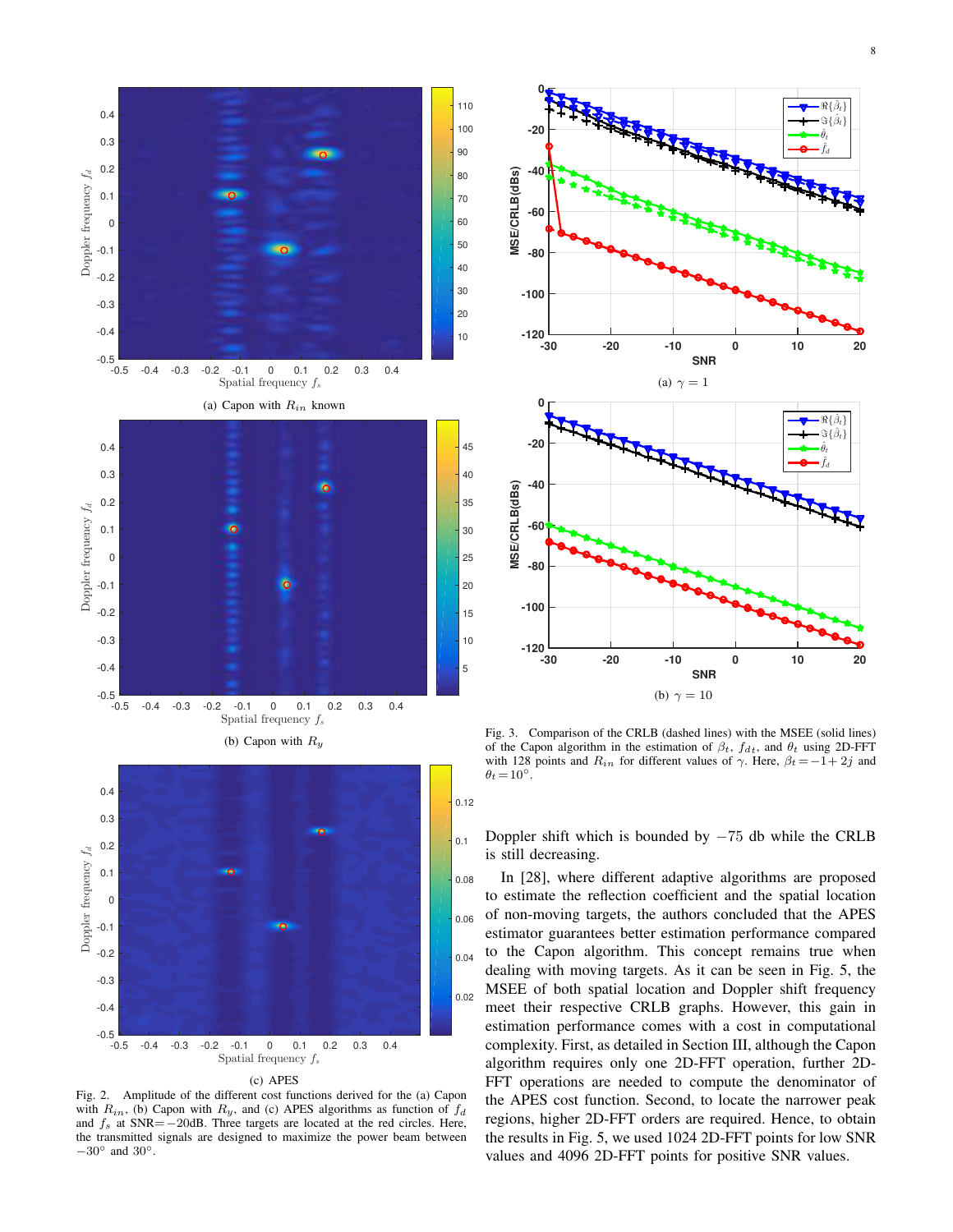

Fig. 4. Comparison of the CRLB (dashed lines) with the MSEE (solid lines) of the Capon algorithm in the estimation of  $\beta_t$ ,  $f_{dt}$ , and  $\theta_t$  using 2D-FFT with 1024 points and  $R_y$ . Here,  $\gamma = 1$ ,  $\beta_t = -1 + 2j$  and  $\theta_t = 10^\circ$ .



Fig. 5. Comparison of the CRLB (dashed lines) with the MSEE (solid lines) of the APES algorithm in the estimation of  $\beta_t$ ,  $f_{dt}$ , and  $\theta_t$ . Here,  $\gamma = 1$ ,  $\beta_t = -1 + 2j$  and  $\theta_t = 10^\circ$ .

## VII. CONCLUSION

In this work, a low complexity optimal algorithm based on the 2D-FFT is derived for the Capon and APES beamformers to estimate the reflection coefficient, the spatial location and, the Doppler shift of multiple moving targets in presence of static interferes. We also derived the CRLB of these parameters and showed that, when the covariance matrix of the interference plus noise term is known, the MSEE of the Capon estimates achieves the CRLB. However, when only received signals are known, we showed that the APES beamformer provides better estimates than the Capon beamformer at a greater computational cost. To overcome this issue, the combined Capon and APES (CAPES) algorithm can be considered.

#### APPENDIX

A two part proof will be derived to demonstrate that, in absence of interferers, minimizing the Capon cost function defined in (10) is equivalent to maximizing its second term (11). In the coming two subsections, we will first prove that

$$
\hat{f}_{st} = \underset{f_s}{\text{argmax }} \mathbf{w}^H(f_s) \mathbf{R}_y \mathbf{w}(f_s), \tag{A.1}
$$

where w is expressed using  $\mathbf{R}_{in}$  or  $\mathbf{R}_{y}$ . Later, given (A.1), we will confirm that (10) is equivalent to (11).

# *A. Capon Beamformer with known* Rin *:*

If  $\mathbf{R}_{in} = \sigma_n^2 \mathbf{I}_{n_R}$  is known, we can write

$$
\mathbf{w}^{H}(f_{s})\mathbf{R}_{y}\mathbf{w}(f_{s}) = \frac{\mathbf{a}_{R}^{H}(f_{s})\mathbf{R}_{in}^{-1}\mathbf{R}_{y}\mathbf{R}_{in}^{-1}\mathbf{a}_{R}(f_{s})}{\left(\mathbf{a}_{R}^{H}(f_{s})\mathbf{R}_{in}^{-1}\mathbf{a}_{R}(f_{s})\right)^{2}}
$$

$$
= \frac{\mathbf{a}_{R}^{H}(f_{s})\mathbf{R}_{y}\mathbf{a}_{R}(f_{s})}{n_{R}^{2}}.
$$
(A.2)

Moreover, as the waveforms  $x(n)$  and the noise  $v(n)$  are uncorrelated, the covariance matrix of the received signals  $\mathbf{R}_y$ can be derived as below

$$
\mathbf{R}_{y} = \mathbf{E} \left\{ \left| \beta_{t} e^{j2\pi f_{dt} l} \mathbf{a}_{R}(f_{st}) \mathbf{a}_{T}^{T}(f_{st}) \mathbf{x}(n) + \mathbf{n}(l) \right|^{2} \right\}
$$
  
=  $|\beta_{t}|^{2} \mathbf{a}_{T}^{T}(f_{st}) \mathbf{R}_{xx} \mathbf{a}_{T}^{*}(f_{st}) \mathbf{a}_{R}(f_{st}) \mathbf{a}_{R}(f_{st})^{H} + \sigma_{n}^{2} \mathbf{I}_{n_{R}}.$   
(A.3)

Therefore, by combining (A.3) and (A.2), we can deduce that

$$
\mathbf{w}^{H}(f_{s})\mathbf{R}_{y}\mathbf{w}(f_{s})
$$
  
=  $\frac{|\beta_{t}|^{2}}{n_{R}^{2}}\mathbf{a}_{T}^{T}(f_{s_{t}})\mathbf{R}_{xx}\mathbf{a}_{T}^{*}(f_{s_{t}})\left|\mathbf{a}_{R}^{H}(f_{s})\mathbf{a}_{R}(f_{s_{t}})\right|^{2} + \frac{\sigma_{n}^{2}}{n_{R}},$   
(A.4)

which is clearly maximized at  $f_s = f_{st} \ \Box$ .

# *B. Capon Beamformer with unknown* Rin *:*

If  $\mathbf{R}_{in}$  is unknown, we can write

$$
\mathbf{w}^{H}(f_{s})\mathbf{R}_{y}\mathbf{w}(f_{s}) = \frac{\mathbf{a}_{R}^{H}(f_{s})\mathbf{R}_{y}^{-1}\mathbf{R}_{y}\mathbf{R}_{y}^{-1}\mathbf{a}_{R}(f_{s})}{\left(\mathbf{a}_{R}^{H}(f_{s})\mathbf{R}_{y}^{-1}\mathbf{a}_{R}(f_{s})\right)^{2}}
$$

$$
= \frac{1}{\mathbf{a}_{R}^{H}(f_{s})\mathbf{R}_{y}^{-1}\mathbf{a}_{R}(f_{s})}.
$$
(A.5)

Since  $\mathbf{R}_y$  is invertible and  $\mathbf{a}_R(f_{st})\mathbf{a}_R(f_{st})^H$  is a rank 1 matrix, the Sherman-Morrison formula is used to derive the inverse of  $\mathbf{R}_y$  as follows

$$
\mathbf{R}_{y}^{-1} = \left( |\beta_{t}|^{2} \mathbf{a}_{T}^{T}(f_{st}) \mathbf{R}_{xx} \mathbf{a}_{T}^{*}(f_{st}) \mathbf{a}_{R}(f_{st}) \mathbf{a}_{R}(f_{st})^{H} + \sigma_{n}^{2} \mathbf{I}_{n_{R}} \right)^{-1}
$$

$$
= \frac{1}{\sigma_{n}^{2}} \mathbf{I}_{n_{R}} - \frac{|\beta_{t}|^{2} \mathbf{a}_{T}^{T}(f_{st}) \mathbf{R}_{xx} \mathbf{a}_{T}^{*}(f_{st}) \mathbf{a}_{R}(f_{st}) \mathbf{a}_{R}(f_{st})^{H}}{\sigma_{n}^{4} + |\beta_{t}|^{2} n_{R} \sigma_{n}^{2} \mathbf{a}_{T}^{T}(f_{st}) \mathbf{R}_{xx} \mathbf{a}_{T}^{*}(f_{st})}.
$$
(A.6)

So, we can confirm that

$$
\mathbf{a}_{R}^{H}(f_{s})\mathbf{R}_{y}^{-1}\mathbf{a}_{R}(f_{s})
$$
\n
$$
=\frac{n_{R}}{\sigma_{n}^{2}}-\frac{|\beta_{t}|^{2}\mathbf{a}_{T}^{T}(f_{st})\mathbf{R}_{xx}\mathbf{a}_{T}^{*}(f_{st})|\mathbf{a}_{R}^{H}(f_{s})\mathbf{a}_{R}(f_{st})|^{2}}{\sigma_{n}^{4}+|\beta_{t}|^{2}n_{R}\sigma_{n}^{2}\mathbf{a}_{T}^{T}(f_{st})\mathbf{R}_{xx}\mathbf{a}_{T}^{*}(f_{st})},
$$
\n(A.7)

is minimized at  $f_s = f_{st}$ , and its inverse  $\mathbf{w}^H(f_s) \mathbf{R}_y \mathbf{w}(f_s)$  is maximized at  $f_s = f_{st} \ \Box$ .